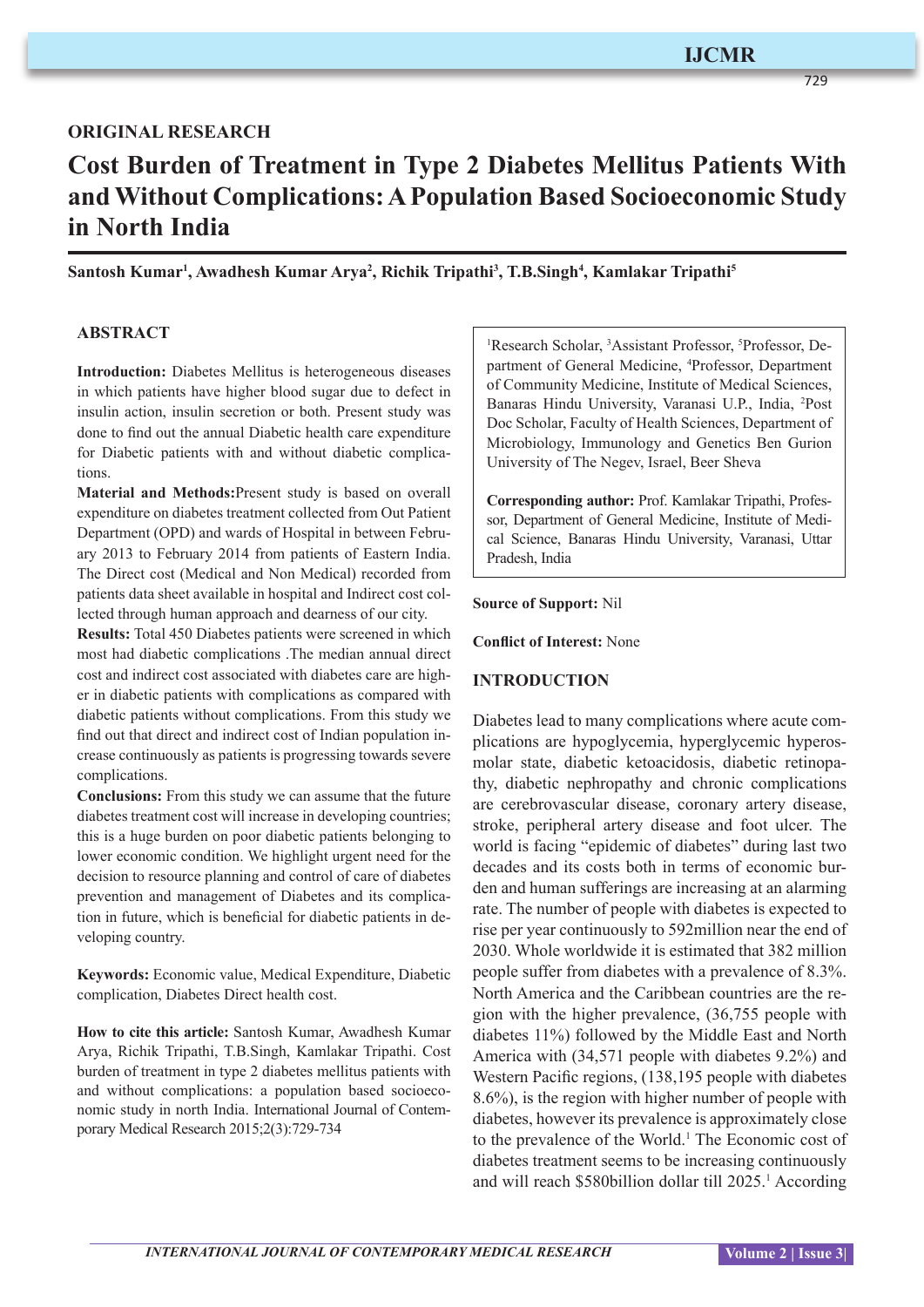to World Health Organization; in 2014, 9% of adults 18 years and 91% older age had diabetes. One review study by WHO in 2012 showed diabetes was the direct cause of 1.5 million deaths. More than 80% of diabetes deaths occur in low- and middle-income countries.<sup>2,3</sup> The higher incidence of diabetes patients in Asian and African populations is probably due to change in environmental condition, urbanization and life style change. Some studies in Southeast Asian (SEA) and the African (AFR) regions have shown that Diabetes Mellitus and hypertension coexist in type 2 Diabetes ranging from 20.6% in India to 78.4% in Thailand in the South East Asian region and prevalence from 9.7% in Nigeria to 70.4% in Morocco in the North African region.4 With the increase of Diabetes patients, the global prevalence of all the leading chronic diseases is also increasing. The majority of occurring is in developing countries and projected to increase substantially over the next 2 decades.<sup>5</sup> India, the second most populous country, also stand second position after China amongst all diabetic patients in the world and annual coronary deaths are expected to reach 2 million by 2010.<sup>6</sup>

Expenditure on the management of diabetes mellitus and its complications is increasing rapidly but there are very few studies compiling the cost burden among diabetic complications in North Indian populations. From India there are only a few studies $7-11$  showed the comparison between medical treatment expenses of rural and urban diabetic population among which Ramchandran et.al. is superior study.12 Our study is a small initiative to provide an outlook on the cost burden of patients suffering from diabetic complications which may be helpful for government and non government organisations who can help these patients to overcome heavy expenses on the treatment.

# **MATERIALS AND METHODS**

This cost burden cross sectional study was done at Institute of Medical Sciences, Banaras Hindu University; Varanasi from February 2013 to February 2014.There is a specialized wound clinic in SS Hospital, BHU which exclusively treats diabetic patients with wound complications. A total of 450 diabetic patients were enrolled in which 264 male and 186 female patients were included. This present study was randomly selected Type 2 Diabetes patients with several different complications. There were some patients who had many complications associated with Type 2 Diabetes. Some diabetic patients had long term chronic complication like non healing diabetic foot ulcer; some patients at

early stage of complications presented with two or more complications. All subject were grouped on the basis of their complication and compared with diabetic patients having no complication. Group1 consisted of 29 Type 2 Diabetes patients without complications, group2 consisted of 145 Type 2 Diabetes patients with Cardiovascular complications, group3 consisted of 197 Type 2 Diabetes patients with Neuropathy, group4 consisted of 52 Type 2 Diabetes patients with Nephropathy and group5 consisted of 27 Type 2 Diabetes patients with retinopathy. We also divided each group in three parts according to the onset of the disease in years (0-5, 6-10, 11-30).

This study was approved by ethical committee of Institute of Medical Sciences, BHU and patients were enrolled with written consent form. The data collection was carried out by using diabetic management questioner. The study questioners comprised details of patient such as family history of diabetes, family pedigree, education, occupation, hospitalization details, treatment details, family income and direct cost of treatment. Demographic data of patients were also collected such as height, weight and BMI calculated by using standard formula. Biochemical parameter were also analyzed as per requirement on standard protocol provided by hospital including random blood sugar, glycosylated hemoglobin, serum total glyceride, high density lipid, low density lipid ,very low density lipid etc.

The Medical treatment cost per patient was calculated from their expenditure bill, hospital admission charge, surgery expenses, investigations such as ECG, Radiology examination, CT scan, color Doppler, biochemistry. In Non Medical cost such as transportation and accommodation charges were included. Patient's duration of hospitalization, reason for hospitalization, and surgery details were also recorded. The questions were administered by single research scholar who was well trained and data collection time taken was about 30-40 minute per patient and then signed consent form with their own interest in participants.

### **STATISTICAL ANALYSIS**

The statistical analysis of this data was done by Statistical Package for the Social Sciences (**SPSS**) software. For multiple group comparisons analysis odd Variance (ANOVA) testing with honestly significant different and  $x^2$  test test with Yate's correction was used for comparison of proportions and for comparison of mean values.  $P \leq 0.05$  was considered as significant for each groups.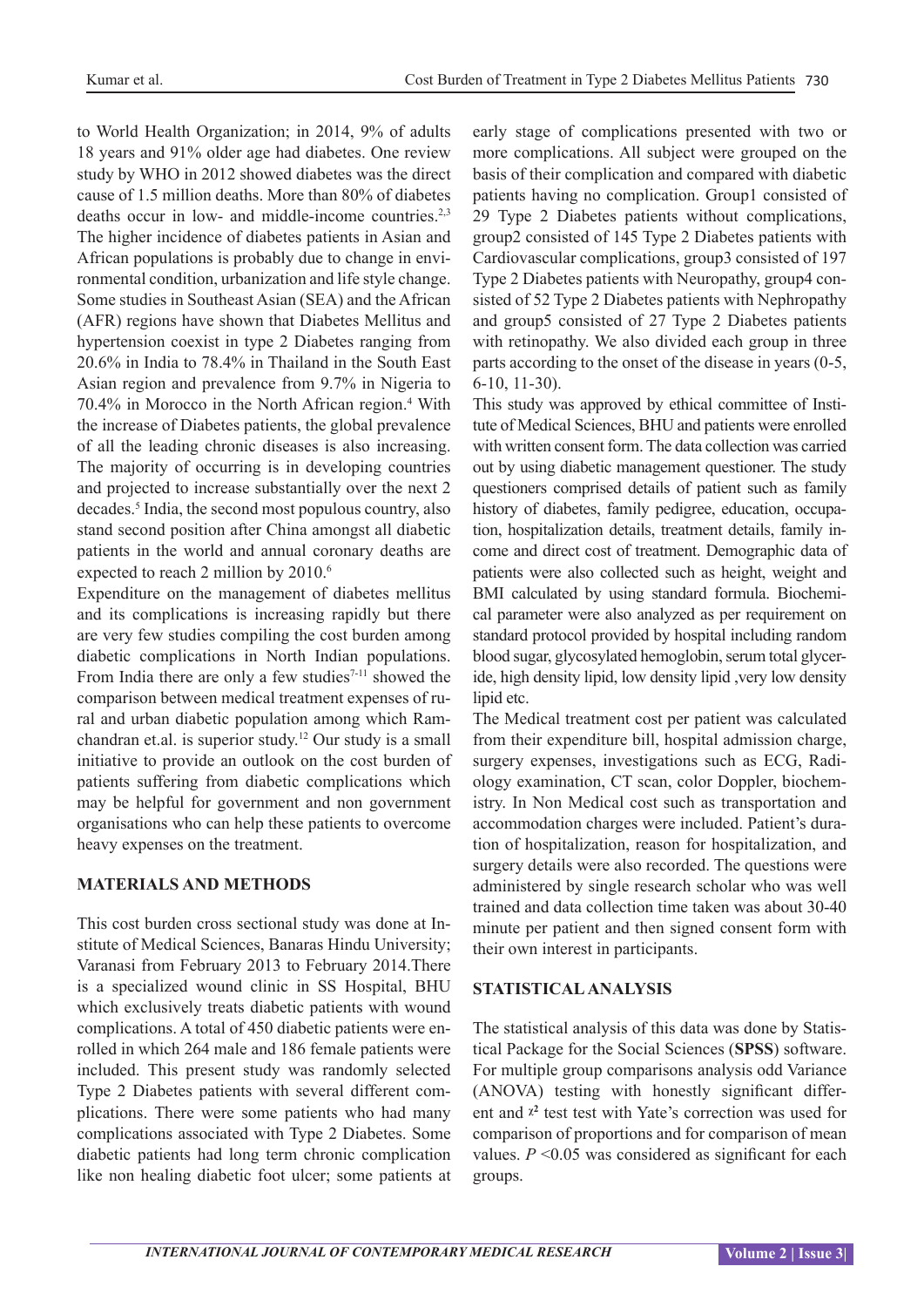## **RESULTS**

In this study total 450 patients (Male264 and Female186) were screened with different complication groups of diabetes. In our study table 1 shows the demographic and anthropometric details of the all groups involved. Most patients were > 41 year age group (372) and very less patients were < 40 year age (78). Occupational and Educational status of different complication shows differences between this study groups. Majority of the study subjects belongs to the urban location  $(63.3\%)$  than rural location  $(36.7\%)$ . In this study more than 53.3% of subjects were vegetarians and 46.7 % were non-vegetarians. Table 2 is composed of overall income and treatment expenses of Diabetic subjects involved in group1, group2, group3, group4 and group5. Expenditures on medications, laboratory tests, hospitalization and transport are varied and in most complications the expenditures are higher than the group1 patients. Patients on retinopathy spent more on initial and monthly maintenance medicine cost than other complication. The Total Medicine cost in treating both Diabetic and Neuropathy was significantly higher than

for patients' also. The laboratory charge for patients of one or more complications was also higher compare to without complication. Patients without complication were not hospitalized.

Figure 1 showing Duration of Diabetes in Different complication Group of Diabetes mellitus in which Diabetic Neuropathy Group 3 patients had suffer higher duration for their treatment in all respect . Figure 2 showing Avarage Monthly expenditure on Medicine in Different complication of Diabetes mellitus.The Expenditure pattern was significantly higher in group 5 with statistical significance ( $p < 0.001$ ). The detail description of mode of payment of whole patients is described in Figure 3. In which approximately 66% patients paid from their own personal savings, 16% patients having reimbursement, 8% people soled their properties like as land and house and 7% patients shows borrowed loan for their treatment and very less percentage of patient's had medical insurance for their treatment.

#### **DISCUSSION**

Diabetes mellitus is increasing rapidly at an alarming

| <b>Variables</b>                                                                                |                 | Group1<br>Without<br>Complication<br>$(N=29)$ | Group2<br>Cardiovascular<br>$(N=145)$ | Group3<br><b>Neuropathy</b><br>$(N=197)$ | Group4<br>Nephropathy<br>$(N=52)$ | Group5<br>Retinopa-<br>thy<br>$(N=27)$ |  |  |  |
|-------------------------------------------------------------------------------------------------|-----------------|-----------------------------------------------|---------------------------------------|------------------------------------------|-----------------------------------|----------------------------------------|--|--|--|
| Gender                                                                                          | Male            | 24 (82.8%)                                    | 81 (55.9%)                            | $113(57.4\%)$                            | 28 (53.8%)                        | 18(66.7%)                              |  |  |  |
|                                                                                                 | Female          | $5(17.2\%)$                                   | $64(44.1\%)$                          | $84(42.6\%)$                             | $24(46.2\%)$                      | $9(33.3\%)$                            |  |  |  |
| Age in year                                                                                     | $<$ 40          | 6(20.7%)                                      | 28(19.3%)                             | 29(14.7%)                                | $13(25.0\%)$                      | $2(7.4\%)$                             |  |  |  |
|                                                                                                 | >41             | 23(79.3%)                                     | $117(80.7\%)$                         | 168 (85.3%)                              | $39(75.0\%)$                      | 25(92.6%)                              |  |  |  |
| Education                                                                                       | Illiterate      | $5(17.2\%)$                                   | $27(18.6\%)$                          | $36(18.3\%)$                             | $4(7.7\%)$                        | $7(25.9\%)$                            |  |  |  |
|                                                                                                 | School          | $12(41.4\%)$                                  | $60(41.4\%)$                          | 78(39.6%)                                | $16(30.8\%)$                      | $9(33.3\%)$                            |  |  |  |
|                                                                                                 | Graduate        | $9(31.0\%)$                                   | 34(23.4%)                             | $54(27.4\%)$                             | $14(26.9\%)$                      | $3(11.1\%)$                            |  |  |  |
|                                                                                                 | Post Graduate   | $3(10.3\%)$                                   | $24(16.6\%)$                          | 29(14.7%)                                | $18(34.6\%)$                      | $8(29.6\%)$                            |  |  |  |
| Occupation                                                                                      | House Wife      | $4(13.8\%)$                                   | 52(35.9%)                             | $63(32.0\%)$                             | $16(30.8\%)$                      | $6(22.2\%)$                            |  |  |  |
|                                                                                                 | Unskilled       | $7(24.1\%)$                                   | $10(6.9\%)$                           | $19(9.6\%)$                              | $3(5.8\%)$                        | $5(18.5\%)$                            |  |  |  |
|                                                                                                 | Skilled         | $3(10.3\%)$                                   | $8(5.5\%)$                            | 24(12.2%)                                | $11(21.2\%)$                      | $0(0\%)$                               |  |  |  |
|                                                                                                 | Office job      | $3(10.3\%)$                                   | $19(13.1\%)$                          | $21(10.7\%)$                             | $4(7.7\%)$                        | $7(25.9\%)$                            |  |  |  |
|                                                                                                 | <b>Business</b> | $4(13.8\%)$                                   | $21(14.5\%)$                          | $22(11.2\%)$                             | $7(13.5\%)$                       | $2(7.4\%)$                             |  |  |  |
|                                                                                                 | Professionals   | $1(3.4\%)$                                    | $8(5.5\%)$                            | $6(3.0\%)$                               | $3(5.8\%)$                        | $1(3.7\%)$                             |  |  |  |
|                                                                                                 | Retired         | $6(20.7\%)$                                   | 17(11.7%)                             | $14(7.1\%)$                              | $4(7.7\%)$                        | $3(11.1\%)$                            |  |  |  |
|                                                                                                 | Farmer          | $1(3.4\%)$                                    | $10(6.9\%)$                           | 28(14.2%)                                | 4(7.7%)                           | $3(11.1\%)$                            |  |  |  |
| Duration of DM<br>(In Year)                                                                     | $0 - 5$         | $18 \pm 6.1$                                  | $78 \pm 5.8$                          | $113 \pm 5.4$                            | $36 \pm 6.9$                      | $8 + 2.6$                              |  |  |  |
|                                                                                                 | $6 - 10$        | 7 ± 2.1                                       | $39 \pm 2.9$                          | $41 \pm 2.8$                             | 8 ± 1.4                           | $11 \pm 4.7$                           |  |  |  |
|                                                                                                 | $11 - 30$       | $4 \pm 1.8$                                   | $28 \pm 1.3$                          | $43 \pm 2.8$                             | 8 ± 1.4                           | $8 + 2.6$                              |  |  |  |
| Table-1: Details of Demographic data between different complications group of diabetes mellitus |                 |                                               |                                       |                                          |                                   |                                        |  |  |  |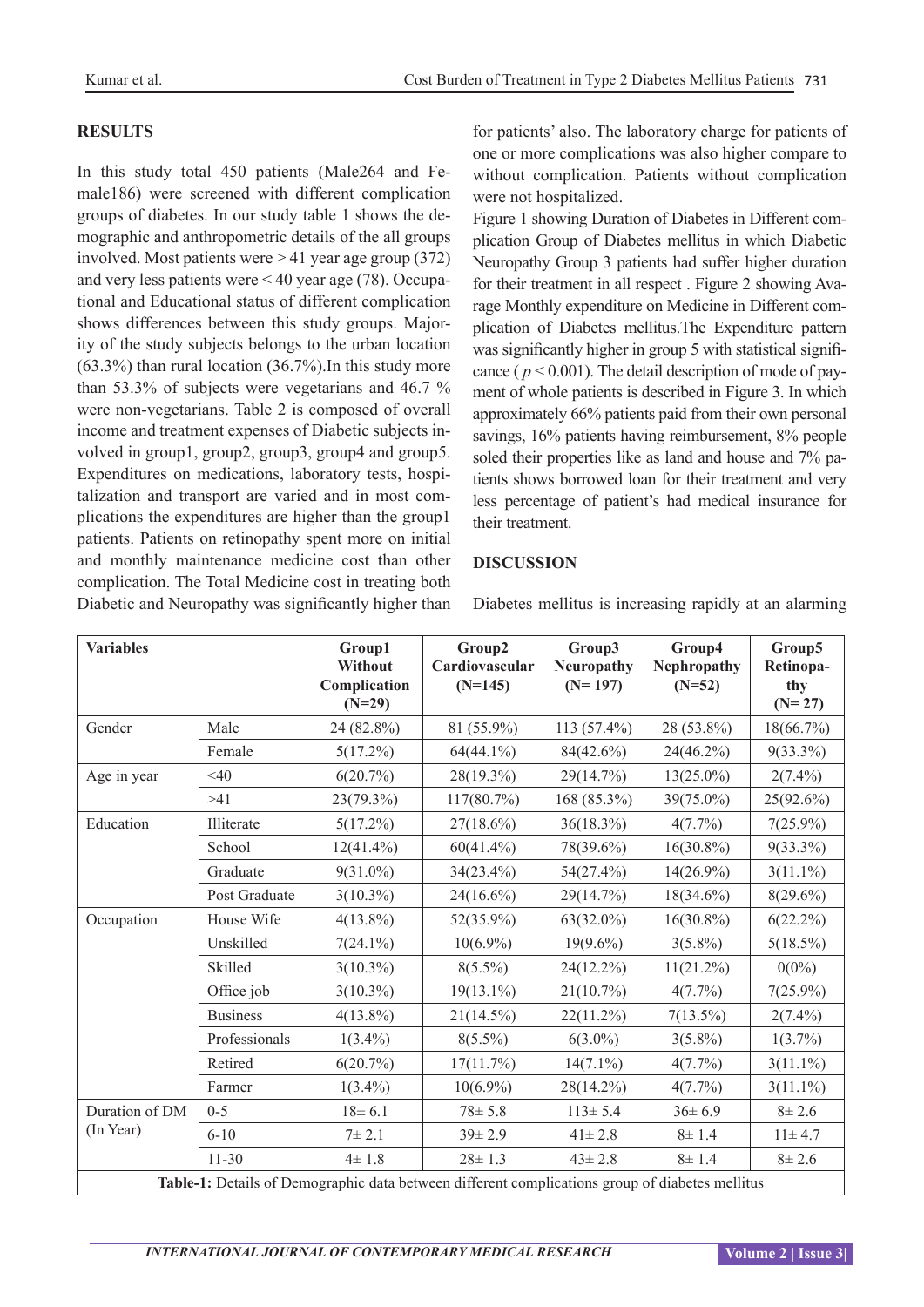| <b>Variables</b>                                                                   |                        |                       |                  |                        |                 | <b>P-Value</b> |  |  |  |  |
|------------------------------------------------------------------------------------|------------------------|-----------------------|------------------|------------------------|-----------------|----------------|--|--|--|--|
|                                                                                    | $Group1(N=29)$         | $Group2(N=145)$       | $Group3(N=197)$  | $Group4(N=52)$         | $Group5(N=27)$  |                |  |  |  |  |
| Monthly family<br>Income                                                           | 15000±9994.229         | 16700±11408.875       | 15600±10969.823  | 16700±11440.904        | 15200±9914.272  | .853           |  |  |  |  |
| Expenditure on<br>Medication (Per<br>Month)                                        | $4155.17 \pm 1150.337$ | 5118.62±1224.631      | 12100±2003.829   | 15700±1563.512         | 23600±3377.064  | .0001          |  |  |  |  |
| Laboratory test<br>(Per Month)                                                     | 2108.97±621.274        | 2647.93 ± 863.429     | 3711.62±1698.805 | $4062.31 \pm 1241.662$ | 4455.93±879.944 | .0001          |  |  |  |  |
| Expenditure on<br>Hospitalization<br>(Per Month)                                   |                        | 23200±9978.219        | 33000±11699.931  | 35200±11001.577        | 40700±10339.673 | .0001          |  |  |  |  |
| Expenditure on<br>Transport (Per<br>Month)                                         | $1606.90 \pm 507.22$   | $1640.41 \pm 598.783$ | 3793.86±749.337  | 1640.58±688.398        | 4104.07±412.014 | .0001          |  |  |  |  |
| Table2: Income and Treatment expenses of Diabetic subjects in Indian Rupees (INR). |                        |                       |                  |                        |                 |                |  |  |  |  |



**Figure-1:** Figure showing Duration of Diabetes in Different complication Group of Diabetes mellitus Group 1 Group 2 Group 3 Group 4 Group 5



**Figure-2:** Figure showing Avarage Monthly expenditure on Medicine in Different complication of Diabetes mellitus.The Expenditure pattern was significantly higher in group 5 with statistical significance ( $p < 0.001$ )



**Figure-3:** Figure showing the mode of payment of Diabetic patients in percentage (%) in this study.

rate and no any single country is spared from its reach. As the numbers of patients are increasing the cost on the management of this disease is also increasing rapidly. In developing countries like India the cost of treatment is an extra burden on the pocket of poor and middle income families. Socioeconomic determinants have also been reported as a source of disparate outcomes. Socioeconomic status is a term that attempts to capture an individual's capacity to function within society. This is often measured using their level of education, annual income, or community of residence.<sup>7</sup> The wealth of a community also can contribute to limitations in access to care and resources that can be directed to remove obstacles. An individual from higher income group has an access to specialized wound center to provide treatment, than an individual living in a resource-poor community, where the treatment options may be more limited and less effective in reducing the likelihood of progression.8 In our study we also consider patients socioeconomic status within the community.

In the case of diabetic foot most physicians and patients agreed that prevention of lower extremity ulceration, infection, debridement and ultimately amputation is the most desirable clinical strategy, and several studies have shown that this approach is either highly costeffective or cost saving. In the UK, a 2-year prospective cohort study of 2,000 patients comparing a diabetic foot protection and screening programmed with conventional diabetes care demonstrated that only 24 patients in the protection program developed ulcers vs. 35 patients receiving conventional care. Further most importantly only 7 of the patients with ulcers in the specialized program progressed to amputation, whereas 23 progressed in the conventional care group ( *p* < 0.01). The total cost of the screening program was only £100 per patient per year while producing a savings of 11 amputations in 1,000 patients at a cost of £12,084/ amputation.<sup>9</sup> A retrospective cohort study from Austria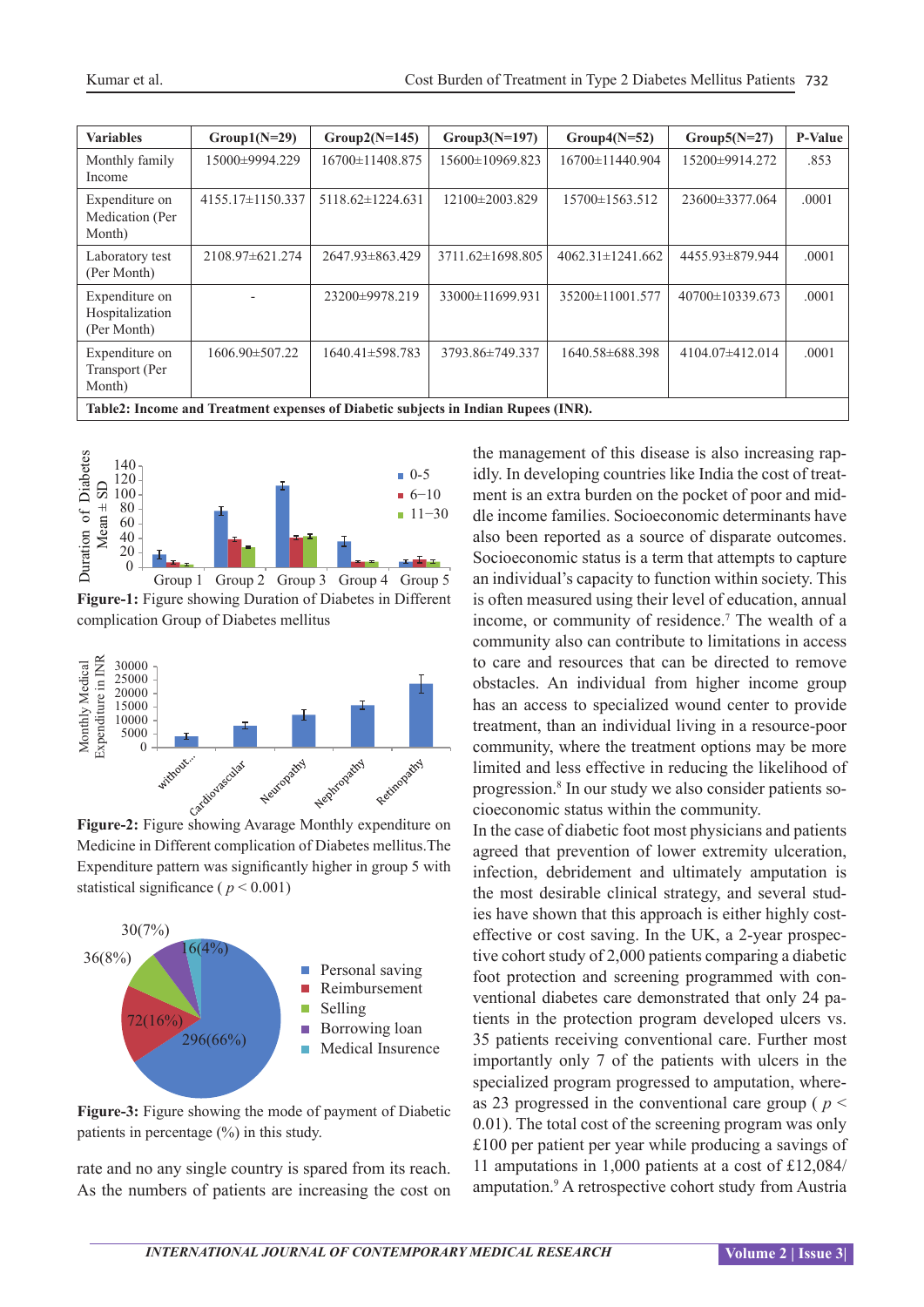using a Markov model to estimate long-term costs and outcomes in a dedicated screening program compared with conventional care similarly concluded that the screening program would reduce costs by 29.8% for mild (grade A) ulcers and by 49.7% for severe (grade D) ulcers, primarily due to lower amputation rates.<sup>10</sup> In a systematic review from the CDC on the cost-effectiveness of interventions to prevent diabetes and its complications, the use of comprehensive foot care to prevent ulcers was one of the few interventions found to be cost saving.11 In Indian communities there is major difference in the cost of treatment between urban and rural communities. This may be due to lack of education and awareness in rural population. Urban families spent more on diabetes than rural families, both as absolute values and as proportions of family income. This was due to the upper expenditure on medical consultations, pathological investigations, and medications and may be partly attributed to the differences in the availability of these more expensive treatments in urban areas.12 Health care costs associated with diabetic ulcers and amputations contribute significantly to the financial burden of diabetes. According to the US national inpatient sample, as of 2008, the total number of discharges attributed to diabetes related amputations was projected to be 45,000. The average length of stay was 10.1 days with an in-hospital mortality proportion of 1.29%. The most frequent discharge statuses were to a rehabilitation facility (37.9%), routine discharge  $(31.5\%)$ , or home health care  $(26.9\%)$ . The mean charges were \$56,216 while the aggregate charges for the year 2008 had a total of \$2,548,319,965.<sup>13</sup>

In India, the expenditure on health care is borne mainly from self earned resources. Only 6.4% of the urban low-income group received medical reimbursement, whereas this was 21.3% in the high-income group. In urban settings, the concepts of medical health insurance and med claim policies seem better understood and are utilized by the high-income family group. Even the urban low-income family group prefers treatment from private practitioners or health centres rather than government hospitals.<sup>14</sup> The direct cost of diabetes care in India has been reported by others.15-17 There was one report on the indirect cost from this part of the world, being Rs 12,756 (\$290). Computational studies on the diabetic complications cost in developed countries have also been performed by Brandle et al groups.<sup>18</sup> In our study we have not divided patients on the basis of their living location but on the basis of diabetes complications and we observed that as the complications are progressing the cost of treatment is increasing.

In this study we mostly focused on the direct cost of treatment whereas for indirect cost only one parameter was included. With the increase in duration of uncontrolled diabetes mellitus; patients are more prone for various complications like cardiovascular, neurological, renal, retinopathy and various other related complications which are lethal if not managed properly on time. The present study indicated that as complications of diabetes is progressing the direct and indirect cost of the treatment is increasing rapidly. This was the time limited and short period study on the limited number of patients whereas further studies required to providing clearer picture on the cost burden. This study can create awareness in the region about the severeness of the diabetic complications and cost burden. The government and non government organisations will also know the cost burden on the patients living in this area and they can help them by providing financial assistance and awareness about diabetes mellitus.

# **CONCLUSION**

The present cost burden cross sectional study strengthens the hypothesis of future diabetes treatment cost will increase in developing countries; this is a huge burden on poor diabetic patients belonging to lower economic condition.

# **ACKNOWLEDGEMENT**

We are grateful to the Diabetic patients without whose invaluable information for this study could not have been analyzed**.** This work has been supported by UGC fellowship Scheme No.5012 for author Santosh Kumar Yadav which helped in data collection. The authors acknowledge the help rendered by Prof. K. Tripathi and Dr. Awadhesh Arya in the design of study and preparation of manuscript. Prof T.B. Singh & Dr. Richik Tripathi had helped in statistical analysis of data and drafting the article respectively.

# **REFERENCES**

- 1. International Diabetes Federation. IDF Diabetes Atlas, 6th edn. Brussels, Belgium: International Diabetes Federation, 2013.
- 2. Global status report on noncommunicable diseases 2014. Geneva, World Health Organization, 2012.
- 3. World Health Organization. Global Health Estimates: Deaths by Cause, Age, Sex and Country, 2000-2012. Geneva, WHO, 2014.
- 4. Mohan V, Seedat YK, Pradeepa R. :The Rising